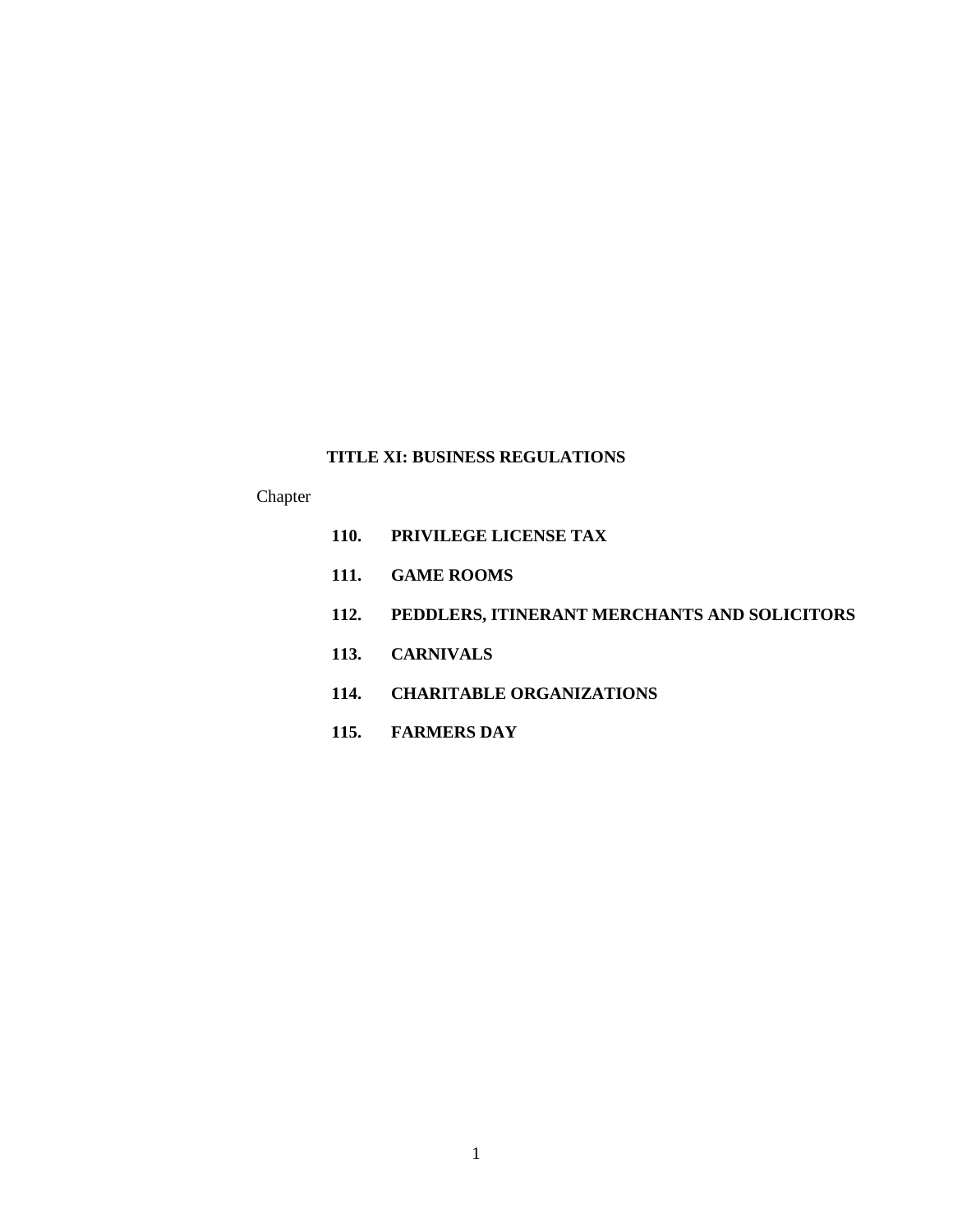# **CHAPTER 110: PRIVILEGE LICENSE TAX**

## Section

| 110.01           | Definitions                                 |
|------------------|---------------------------------------------|
| 110.02           | License tax levied                          |
| 110.03           | Tax Collector; duties                       |
| 110.04           | License; due date                           |
| 110.05           | Application; false statement thereon        |
| 110.06           | Proration of tax; seasonal businesses       |
| 110.07           | Multiple businesses                         |
| 110.08           | Separate places of business                 |
| 110.09           | Display of license                          |
| 110.10           | Change in place of business                 |
| 110.11           | No abatement of tax                         |
| 110.12           | Effect of license                           |
| 110.13           | Exemptions                                  |
| 110.14           | Unlawful to conduct business without a      |
| 110.15           | Collection of unpaid tax                    |
| 110.16           | Schedule of license taxes                   |
| utory reference: |                                             |
|                  | Privilege license taxes, see G.S. '160A-211 |
|                  |                                             |

# *Statutory reference:*

*Specification of whether a city or town may levy a license tax on businesses taxed under Schedule B of the Revenue Act of 1939, see G.S. ' 105, Art. 2*

## **' 110.01 DEFINITIONS.**

For the purpose of this chapter, the following definitions shall apply unless the context clearly indicates or requires a different meaning.

license

*BUSINESS.* Any trade, occupation, profession, business, franchise or calling of any kind, subject by the provisions of this chapter to a license tax.

*ENGAGED OR ENGAGING IN BUSINESS WITHIN THIS TOWN.* When a person engages in business activity of any type, either as owner or operator of the business:

- (1) By maintaining a business location within the town;
- (2) By soliciting business within the town; or
- (3) By performing services within the town.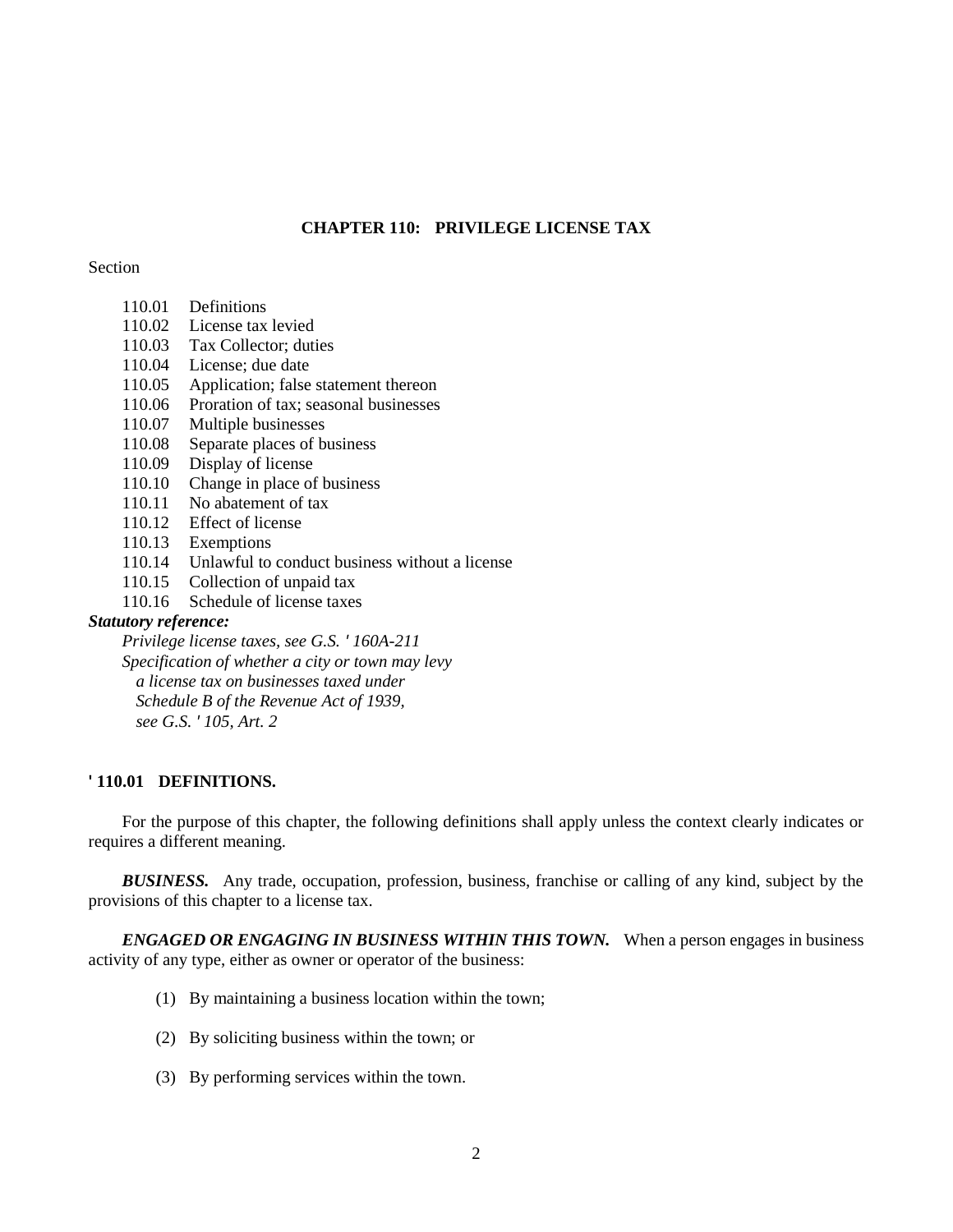#### **Privilege License Tax** 3

*PERSON.* Any individual, trustee, executor, other fiduciary, corporation, association, partnership, company, firm or other legal entity or agent thereof.

**SEASONAL IN NATURE.** When a business is taxed by this chapter on an annual basis, but is operated within the town for less than six months of the year. (1993 Code, ' 60.01)

#### **' 110.02 LICENSE TAX LEVIED.**

A license tax is levied on the privilege of engaging in every business within this town which is listed in the schedule of taxes provided for in ' 110.16 below. Any person so engaged in business shall be responsible for making certain that the applicable license tax is paid. (1993 Code, ' 60.02)

#### **' 110.03 TAX COLLECTOR; DUTIES.**

(A) The Tax Collector is designated as the proper town official to collect license taxes and to issue privilege licenses.

(B) The Tax Collector shall make any investigation necessary to determine the tax liability of persons engaged in business within the town. If necessary, the Tax Collector is authorized to enter on the premises of any business during normal business hours for the purpose of determining whether this chapter has been complied with.

(1993 Code, ' 60.03) *Cross-reference: Tax Collector=s duties, see ' 31.03*

#### **' 110.04 LICENSE; DUE DATE.**

(A) Unless otherwise provided in the schedule of license taxes, each privilege license issued shall cover the 12-month period beginning July 1 of each calendar year and ending June 30 of the subsequent calendar year.

(B) The privilege license tax is due on July 1 of each year. If, however, a person begins a business after July 1, the tax for that year must be paid before the business is begun. (1993 Code, ' 60.04)

### **' 110.05 APPLICATION; FALSE STATEMENT THEREON.**

(A) Every person desiring to obtain a license for the privilege of engaging in a business within this town shall make application therefor in writing to the Tax Collector.

(B) The application, to be made on a form provided by the Tax Collector, shall contain the following information:

(1) Name and nature of the business for which the license is sought;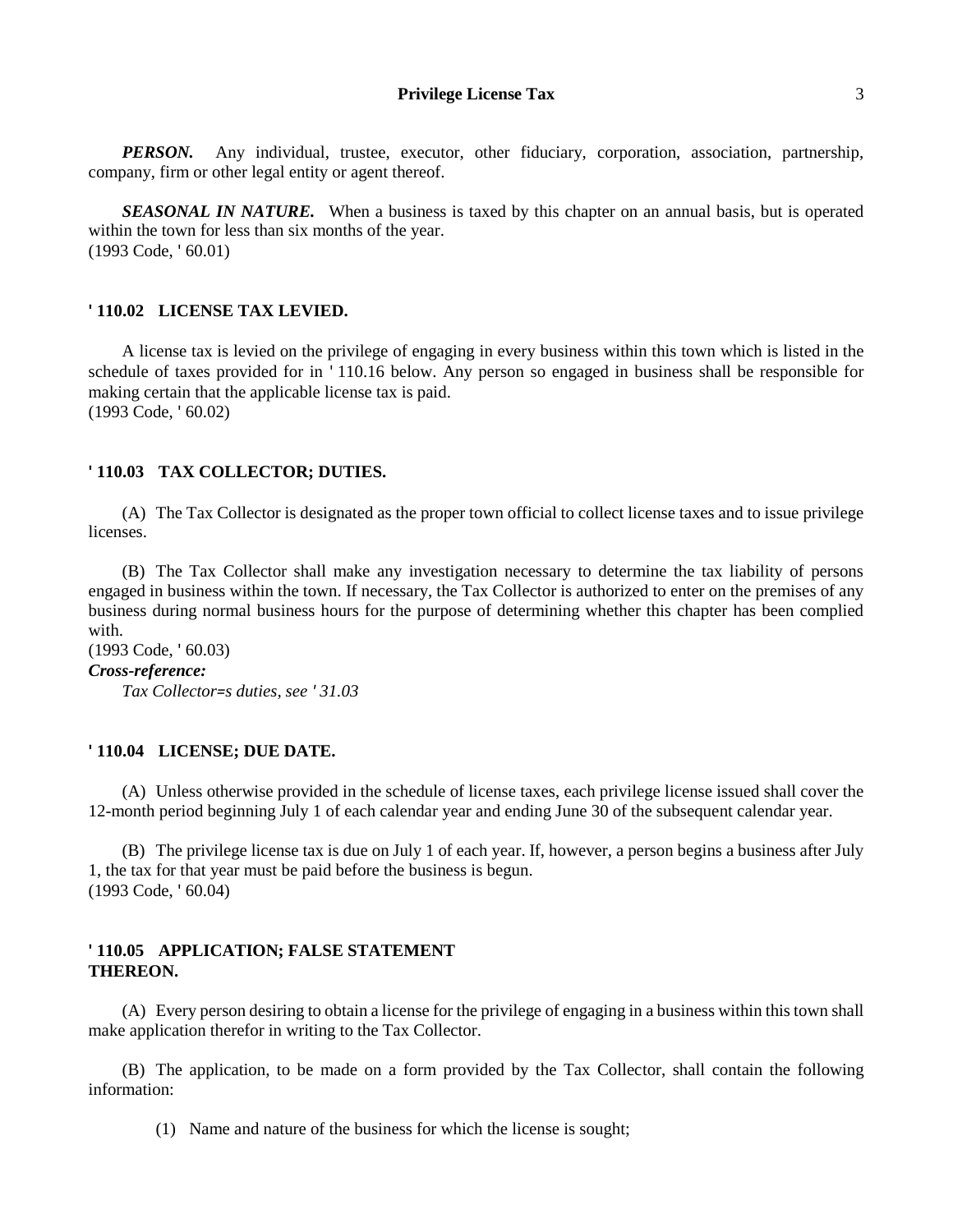(2) The address where the business is conducted, and a mailing address for the business, if different;

(3) The name and address of the person filling out the application, and his or her relationship to the business;

- (4) The gross receipts of the business for the most recently completed tax year, if applicable; and
- (5) Any other information which the Tax Collector determines to be necessary.

(C) Any person who willfully makes a false statement on a license application shall be guilty of a misdemeanor.

(1993 Code, ' 60.05) Penalty, see ' 10.99

## **' 110.06 PRORATION OF TAX; SEASONAL BUSINESSES.**

(A) Except when a tax is based on gross receipts, if a business is begun after January 31 but before July 1, the tax shall be one-half of the amount otherwise due.

(B) Except when a tax is based on gross receipts, a person engaged in a business which is seasonal in nature is liable for one-half of the amount of tax otherwise due. (1993 Code, ' 60.06)

#### **' 110.07 MULTIPLE BUSINESSES.**

If a person is engaged in more than one business made subject to a license tax under this chapter, the person shall pay the license tax prescribed in the tax schedule in ' 110.16 below for each business, even if the businesses are conducted at the same business location. (1993 Code, ' 60.07)

#### **' 110.08 SEPARATE PLACES OF BUSINESS.**

(A) Unless otherwise provided by state law or by the tax schedule provided for in ' 110.16 below, if a person engages in a business in two or more separate places, a separate license tax shall be required for each place of business.

(B) For purposes of this section, if a person engages in the same business at two or more locations within the town, which locations are contiguous, communicate with and open directly into each other, and are operated as a unit, the person is liable for only one license tax. (1993 Code, ' 60.08)

## **' 110.09 DISPLAY OF LICENSE.**

(A) Each person issued a license under this chapter shall post the license in a conspicuous place in his or her regular place of business.

(B) If there is no regular place of business, the license shall be kept where it may be inspected at appropriate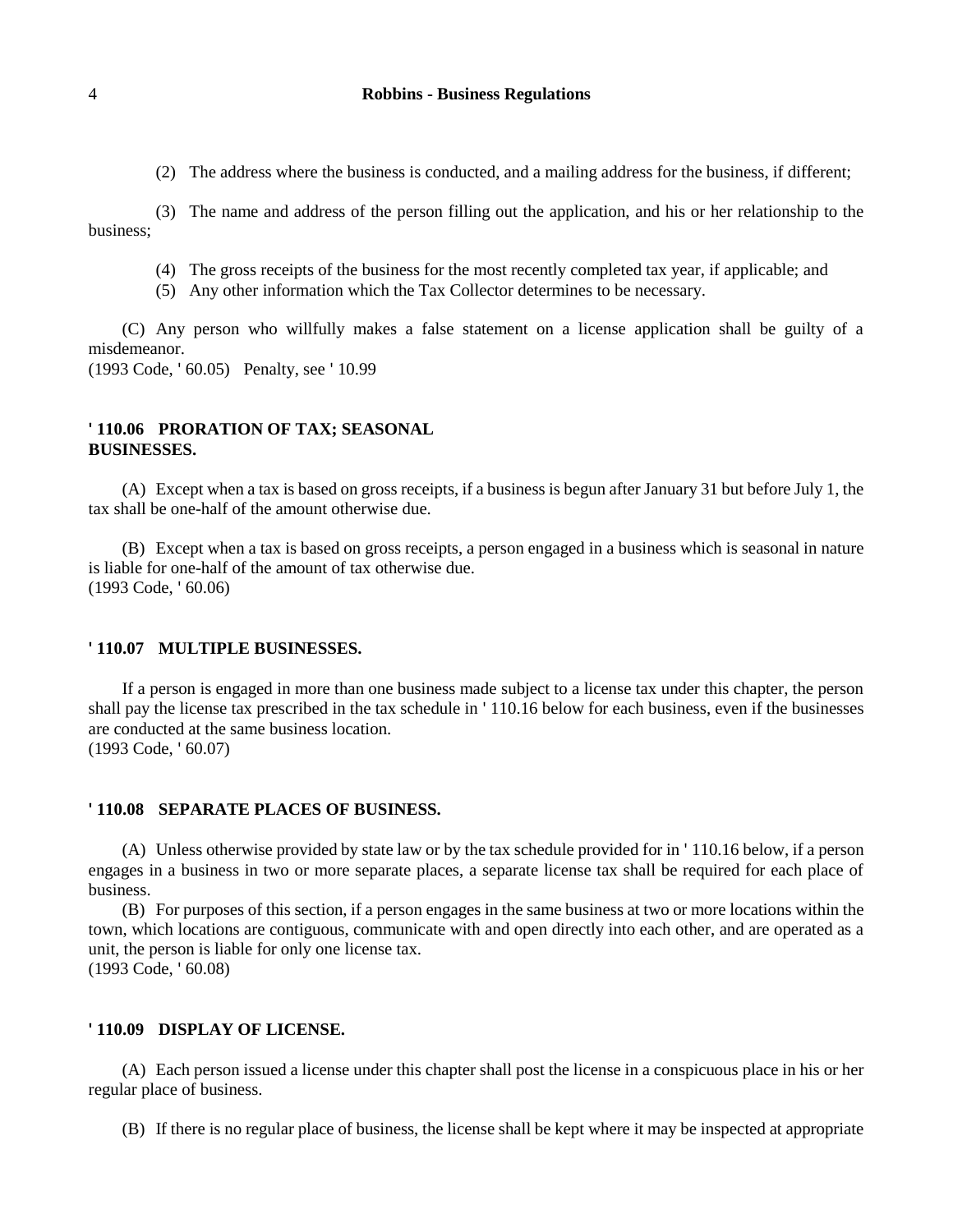times by the Tax Collector.

(C) If a machine or other item of personal property is licensed, the license shall be affixed to the machine or item. (1993 Code, ' 60.09)

# **' 110.10 CHANGE IN PLACE OF BUSINESS.**

(A) If a person who has obtained a license for a business taxed under this chapter desires to move from one business location to another within the town, the license which has been issued shall be valid for the remainder of the license year at this new location, and no additional tax need be paid.

(B) Within a reasonable time after the change in location, however, the person shall inform the Tax Collector of the change in address. (1993 Code, ' 60.10)

#### **' 110.11 NO ABATEMENT OF TAX.**

If a licensee discontinues a business before the end of the period for which the license was issued, the license tax shall not be abated nor shall a refund of any part of the license tax be made. (1993 Code, ' 60.11)

#### **' 110.12 EFFECT OF LICENSE.**

The issuance of a license under this chapter does not authorize the carrying on of a business for which additional licenses or qualifications are required by state or local law, nor does the issuance of a license prevent the town from enacting additional regulations applicable to the licensee. (1993 Code, ' 60.12)

#### **' 110.13 EXEMPTIONS.**

Any person who engages in business within this town for religious, educational or charitable purposes shall be exempt from paying any privilege license tax levied by this chapter. (1993 Code, ' 60.13) (Ord. 219, passed 12-13-2012)

## **' 110.14 UNLAWFUL TO CONDUCT BUSINESS WITHOUT A LICENSE.**

(A) (1) It shall be unlawful for any person to engage in a business within this town on which a privilege license tax is imposed by this chapter, without having paid the license tax specified in ' 110.16 below.

(2) Violators shall be guilty of a mis-demeanor.

(B) The town may seek an injunction against any person engaging in business in violation of this section.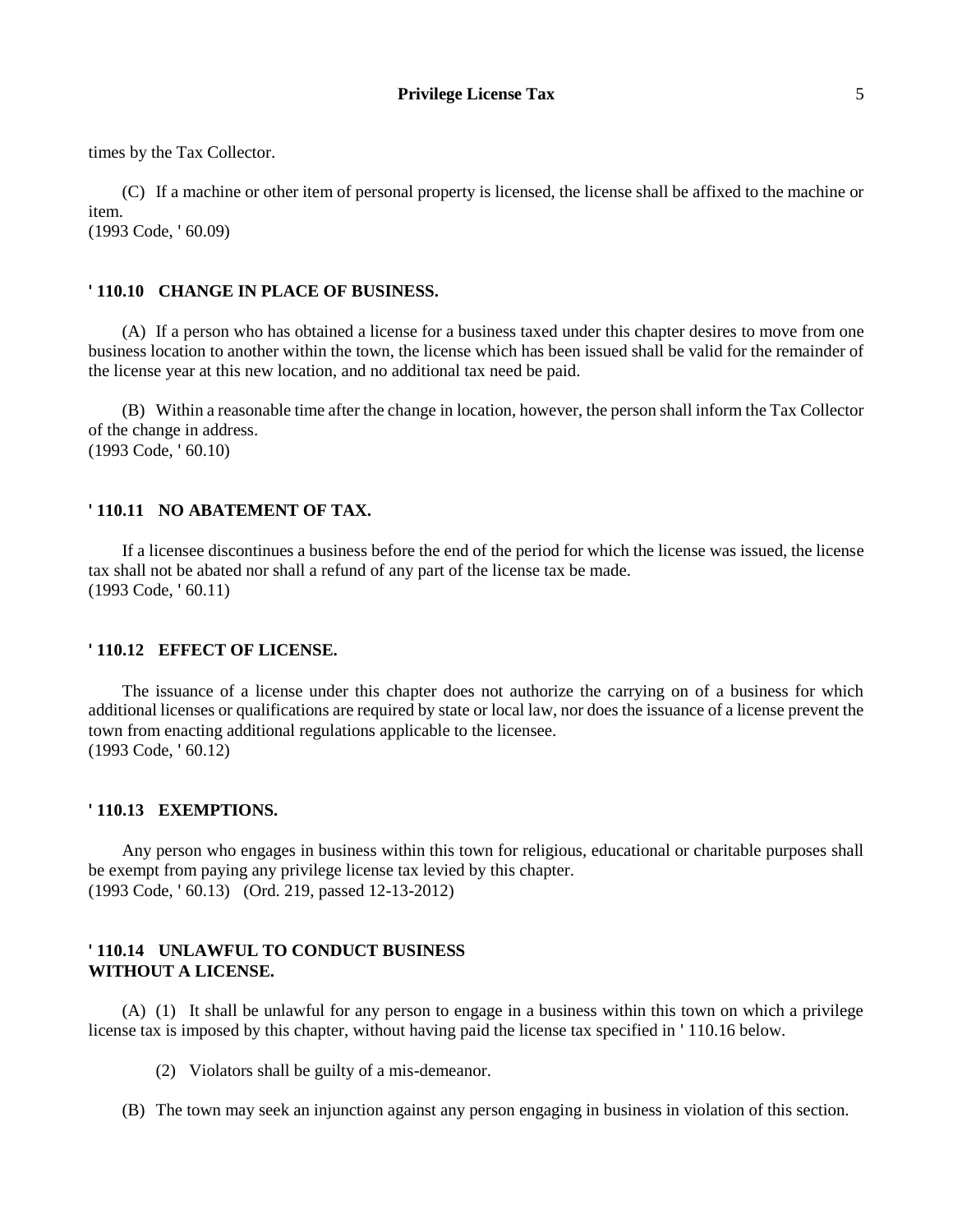(C) A conviction under this section does not relieve a person of his or her liability for the license tax imposed by this chapter.

(1993 Code, ' 60.14) Penalty, see ' 10.99

#### **' 110.15 COLLECTION OF UNPAID TAX.**

(A) If a person begins or continues to engage in a business taxed under this chapter without payment of the required privilege license tax, the Tax Collector may use either of the following methods to collect the unpaid tax:

(1) The remedy of levy and sale or attachment and garnishment, in accordance with G.S. ' 160A-207;

or

(2) The remedy of levy and sale of real and personal property of the taxpayer in accordance with G.S. ' 105-109(d).

(B) Any person who begins or continues to engage in a business taxed under this chapter without payment of the tax is liable for an additional tax of 5% of the original tax due for each 30 days or portion thereof that the tax is delinquent.

(1993 Code, ' 60.15)

#### **' 110.16 SCHEDULE OF LICENSE TAXES.**

Taxes shall be levied and collected on the trades, professions, agencies, business operations and other subjects set out in the schedule of license taxes, hereby made a part hereof, which is on file in the town office. Privilege licenses shall be issued without charge. (1993 Code, ' 60.16)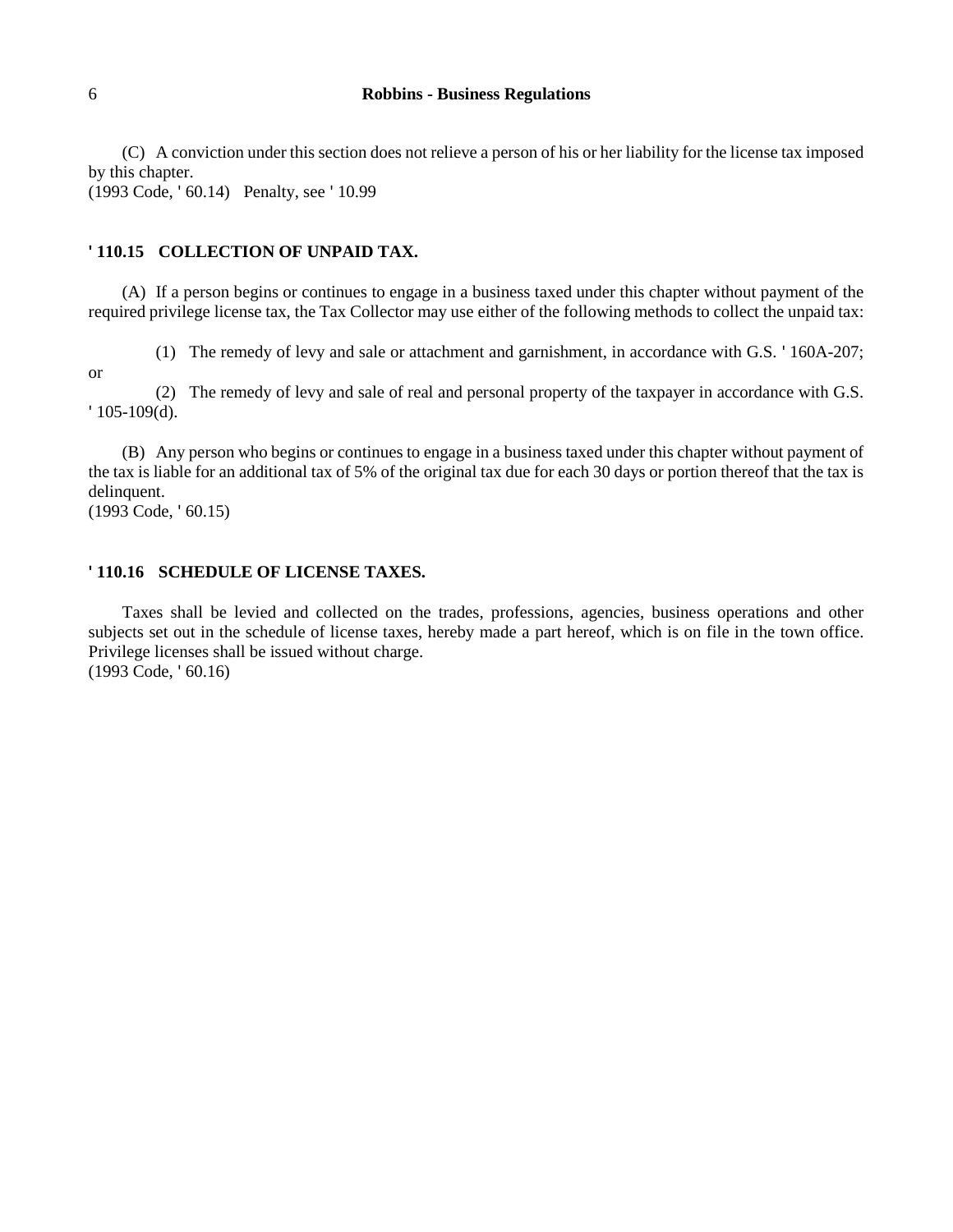# **CHAPTER 111: GAME ROOMS**

Section

111.01 Definition 111.02 Licenses required 111.03 Criminal history check authorized 111.04 Disqualifications 111.05 Prohibited conduct 111.06 Rules for operation 111.07 Removal to another location 111.08 Revocation of license *Statutory reference: Authority to regulate places of amusement, see G.S. ' 160A-181 Regulation and licensing of businesses, see G.S. ' 160A -194*

### **' 111.01 DEFINITION.**

For the purpose of this chapter, the following definition shall apply unless the context clearly indicates or requires a different meaning.

*GAME ROOM.* Any place of business that principally operates mechanical games or pay devices or tables for which charge is made either directly or indirectly. Examples of *GAME ROOMS*, by way of illustration and not limitation, include electronic gaming operations, pool rooms, billiard halls, amusement centers, video game rooms and the like. These uses are also regulated by the Robbins Unified Development Ordinance.

*OPERATOR*. Any person, corporation, or other business entity that owns and/or operates a game room. For the purposes of the criminal records background check, the "operator" shall be that person or persons who have primary ownership and control of the business, as well as any person or persons who has primary responsibility for the day-to-day operations of the business.

(Ord. 193, passed 8-14-2008, Amended 12-14-2017)

#### **' 111.02 LICENSES REQUIRED.**

(A) Every operator of a game room shall apply for and obtain a license from the Town Manager, or his or her designee, to operate a game room. Application for a license shall be made upon forms provided by the Town Manager or his or her designee.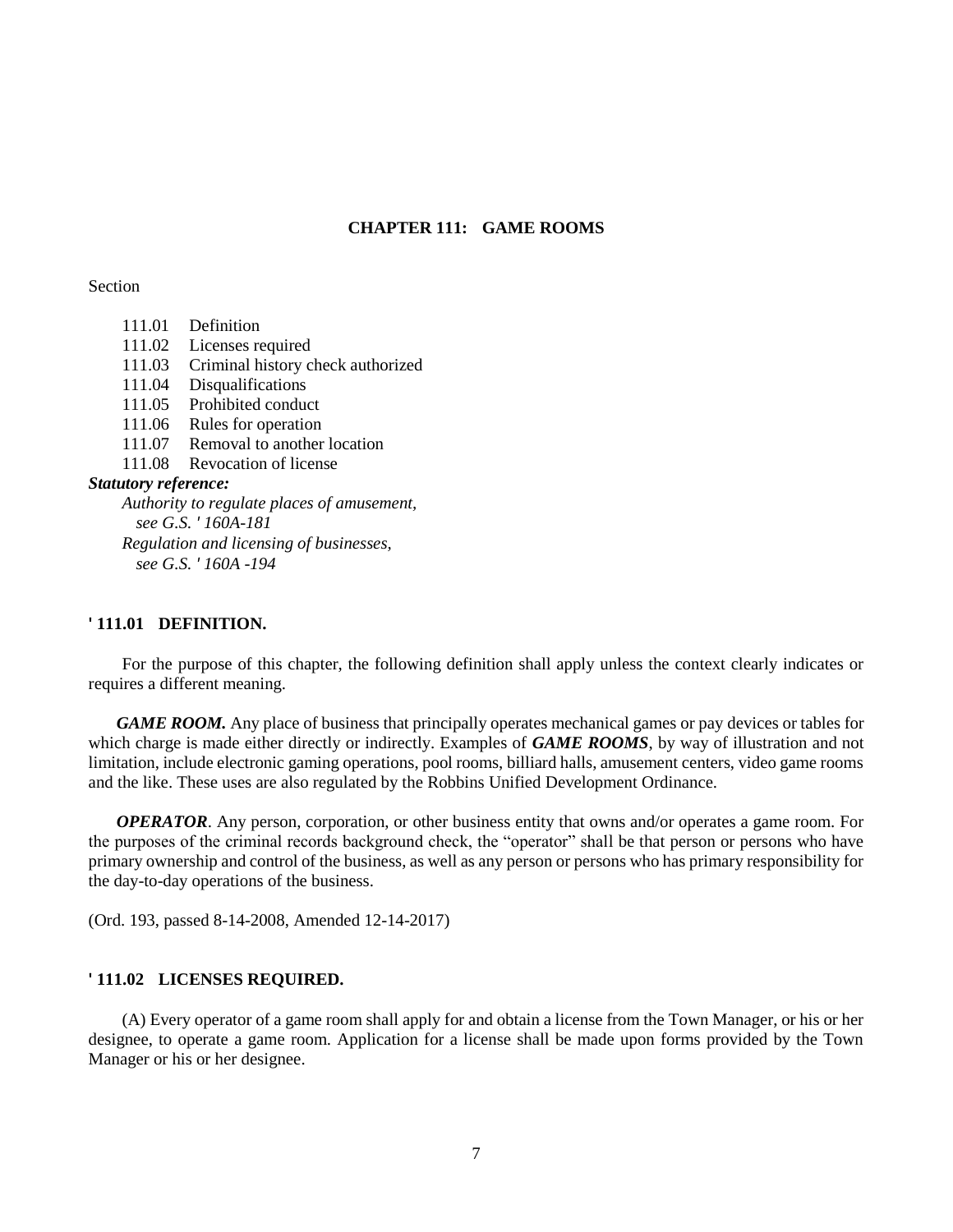(C) An application fee of \$50 shall be paid to and collected by the Town Clerk when the application is submitted to cover the cost of administration of this chapter.

(D) The license shall expire on June 30 of each year and shall not be transferable.

(E) A new license must be applied for and obtained, by the operator of the game room, annually, in accordance with divisions (B) and (C) above.

(F) It shall be unlawful to operate a game room within the town without a license as required by division (A) above.

(Ord. 193, passed 8-14-2008, Amended 12-14-2011)

# **' 111.03 CRIMINAL HISTORY CHECK AUTHORIZED.**

(A) Prior to issuance of a license under this chapter, all operators of a game room shall have a criminal records background check performed. If there are multiple operators for a single game room, a criminal records background check shall be conducted for each operator of the business.

(B) The background check shall be conducted by the Town Police Department in conformity with state law. (Ord. 193, passed 8-14-2008; Amended 12-14-2017)

## **111.04 DISQUALIFICATIONS.**

(A) The Town Manager, or his or her designee, shall not issue a license to any applicant who:

(1) Has been convicted of unlawfully selling alcoholic beverages, intoxicating liquors or narcotic drugs;

(2) Has been convicted of any crime involving dishonesty, including but not limited to fraud, theft, or larceny; or

(3) Has been convicted of a "violent felony," as that term is defined in G.S. 14-7.7(b).

(B) If the Town Manager, or his or her designee, denies a license to an operator, the operator shall be notified, in writing, of the decision within 15 days of the decision and the operator shall be notified of his or her right to appeal the decision to the Board of Commissioners.

(C) If an operator, who has been denied a license, requests an appeal to the Board of Commissioners within 30 days of the date the notification letter was mailed from Town Hall to the applicant, he or she shall be granted a hearing of appeal by the Board of Commissioners. The hearing shall be held by the Board of Commissioners within 30 days of receiving written notice, from the applicant, that a hearing is desired. (Ord. 193, passed 8-14-2008; Amended 12-14-2017)

## **' 111.05 PROHIBITED CONDUCT.**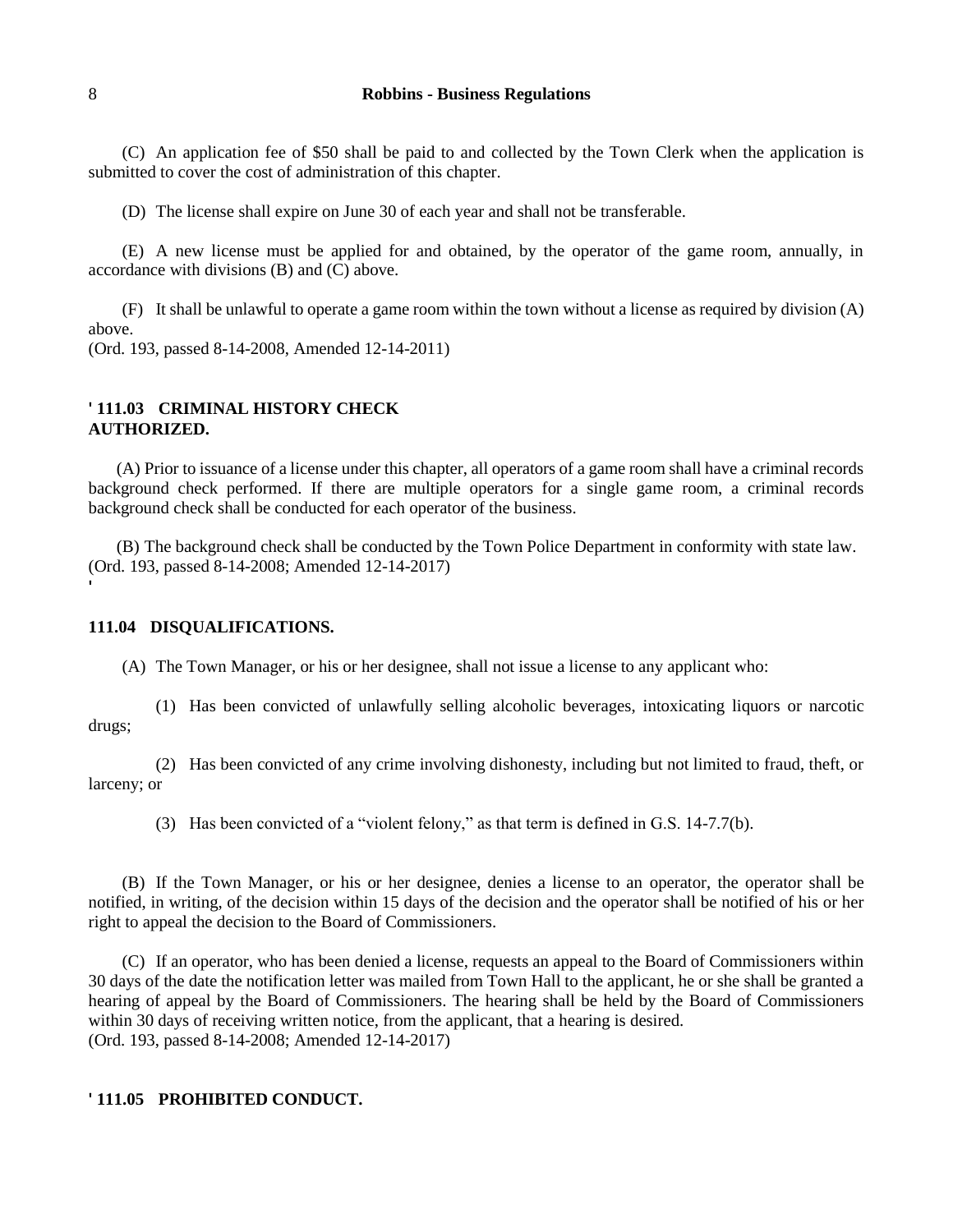## **Game Rooms** 9

Licensees under this chapter shall not, and neither shall their employees:

(A) Suffer or permit any gambling on the licensed premises at any time; nor the sale or use of any racing, football or other parlay cards, or gambling boards or devices;

(B) Suffer or permit the licensed premises to become disorderly; or permit any profane, obscene or indecent language thereon;

(C) Suffer or permit any alcoholic beverages, intoxicating liquors or narcotic drugs to be sold or kept or consumed on the licensed premises, except in accordance with a lawfully issued ABD permit;

(D) Employ any person who has been convicted of any crimes listed in section 111.04, above;

(E) Employ, in carrying on the business, any person who has been convicted of an unlawful sex offense; or

(F) Employ, in carrying on the business, any person who has been convicted of any offense against a minor, as defined by state law.

(Ord. 193, passed 8-14-2008; Amended 12-14-2017) Penalty, see ' 10.99

#### **' 111.06 RULES FOR OPERATION.**

The following rules shall be observed by all operators of game rooms within the town.

(A) All game rooms are allowed to remain open from 7:00 a.m. until 12:00 midnight, seven days per week. Game rooms must stop accepting funds at 11:45 p.m., each night.

(B) No play on any game shall be allowed during the times when game rooms are required by this chapter to remain closed.

(C) All game rooms shall be operated only on the ground floor of a building, and plate glass windows shall be in those parts of the building facing any street, so that a clear view of all gaming operations inside may be had from the street. No portion of the gaming operations may be conducted in an area not visible from the street. No windows shall be so heavily tinted as to obscure a clear view of the inside of the building from the street. Notwithstanding the foregoing, storage, office space, and other nongaming functions may contained in areas not visible from the street.

(D) No screens, curtains, blinds, partitions, heavily tinted windows, or other obstructions shall be placed between the entrance to the room where games are played and the rear wall of the room, so that a clear view of the interior may be had from the street.

(E) No loud noises shall be allowed to emanate beyond the licensed premises.

(F) All applicable State and local permits and business licenses must be issued to the applicant prior to the opening of the business;

(G) Appropriate signage shall be placed at a conspicuous location at or near the entrance of the game room that clearly states that "No Outside Alcohol Is Allowed Within the Premises."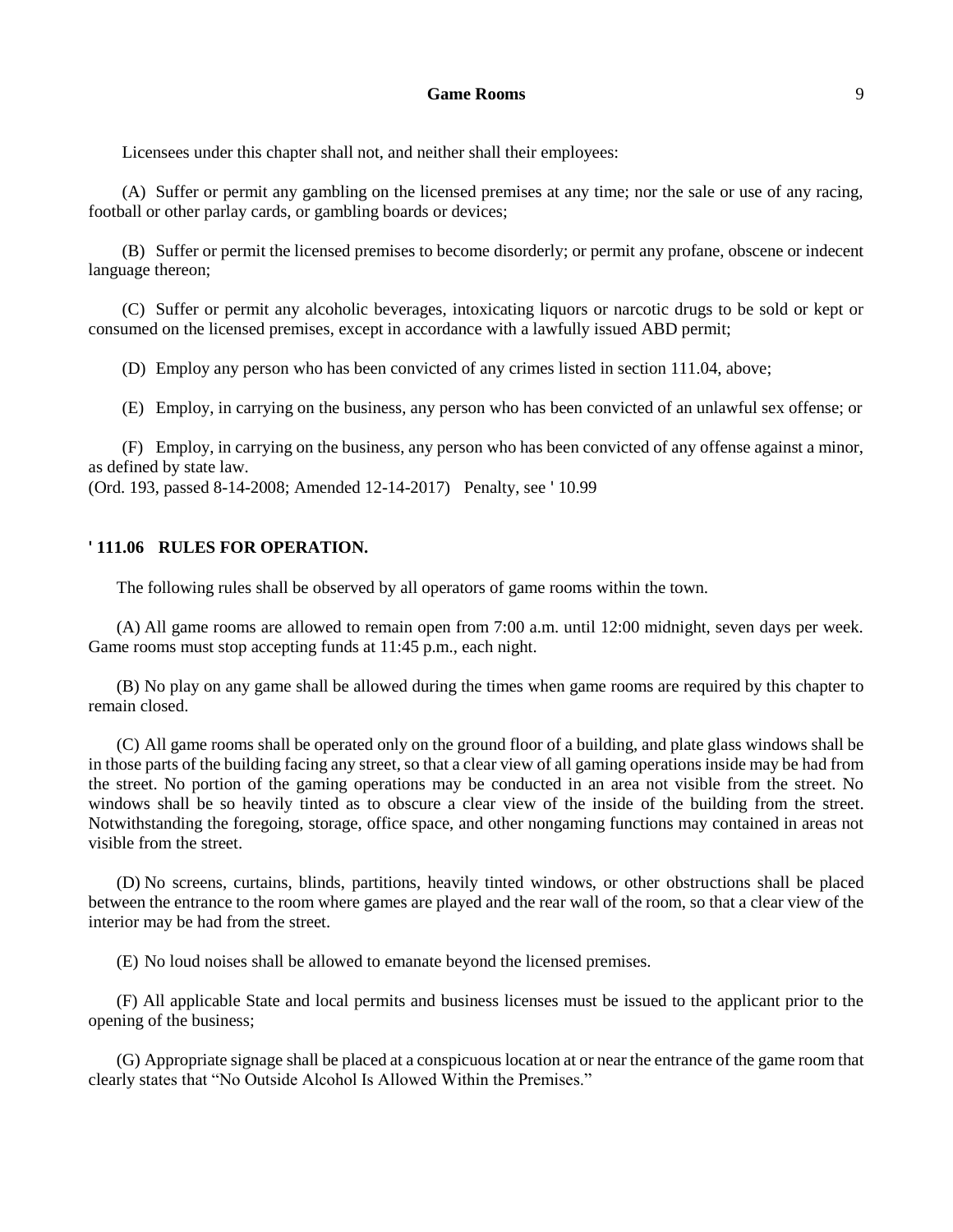(H) If food and/or beverages are served, the establishment must meet any State requirements and the requirements of the Moore County Health Department.

(Ord. 193, passed 8-14-2008; Amended 12-14-2017) Penalty, see ' 10.99

# **' 111.07 REMOVAL TO ANOTHER LOCATION.**

(A) The removal, from one location to another, of any business designated above shall require a new and separate license to operate and privilege license.

(B) The owner must apply for and obtain the required licenses prior to relocating the business. All provisions of this chapter shall apply to the business at its new location. (Ord. 193, passed 8-14-2008)

#### **' 111.08 REVOCATION OF LICENSE.**

After giving the operator of a game room adequate notice and an opportunity to be heard, the Board of Commissioners may revoke the license of any game room operator who:

(A) Violates any provision of this chapter; or

(B) Is convicted of unlawfully setting alcoholic beverages or narcotic drugs. (Ord. 193, passed 8-14-2008) Penalty, see ' 10.99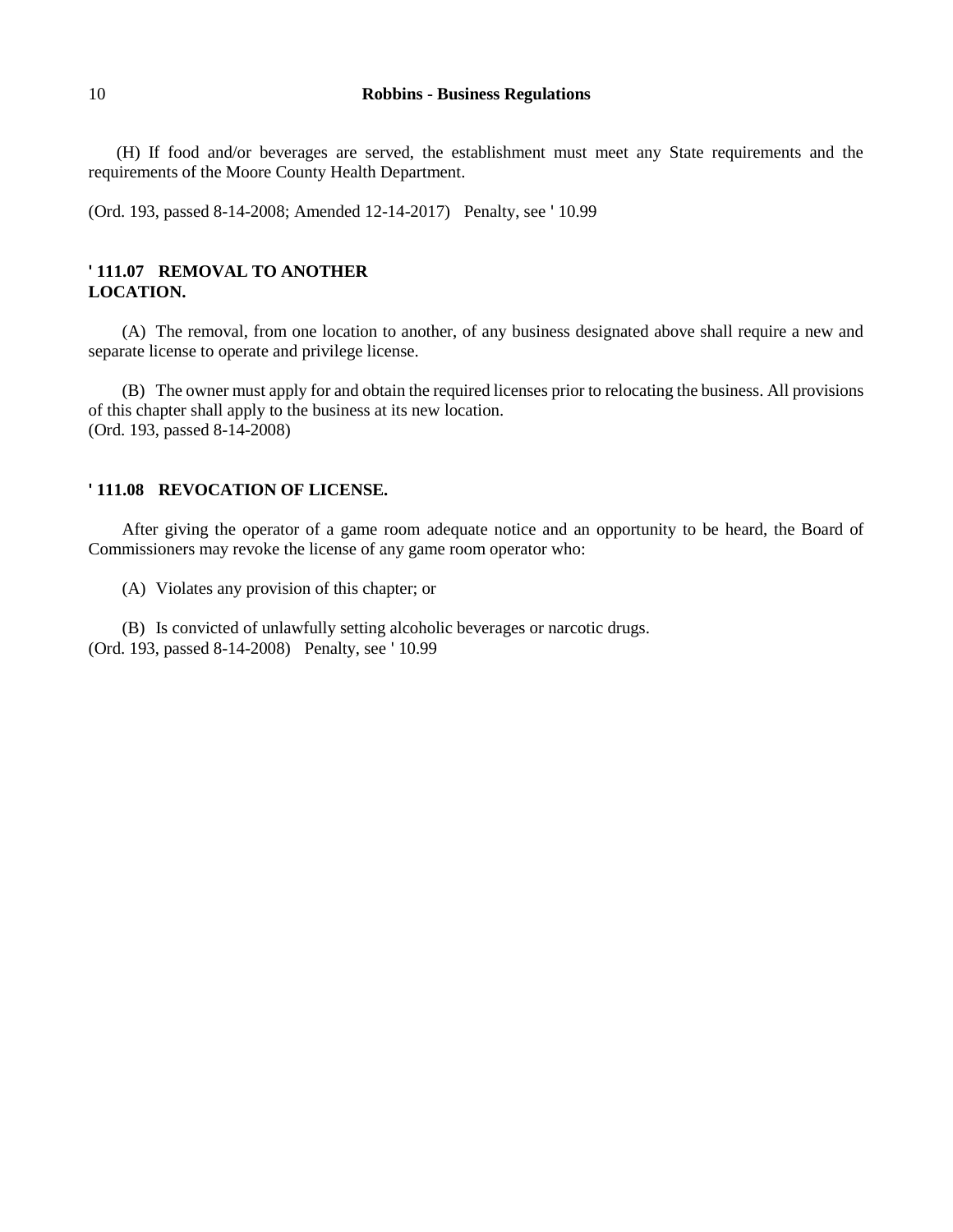# **CHAPTER 112: PEDDLERS, ITINERANT MERCHANTS AND SOLICITORS**

## Section

- 112.01 Definitions
- 112.02 License requirement
- 112.03 Application procedure
- 112.04 Standards for issuance
- 112.05 Revocation procedure
- 112.06 Standards for revocation
- 112.07 Appeal procedure
- 112.08 Exhibition of identification
- 112.09 Town policy on soliciting
- 112.10 Notice regulating soliciting
- 112.11 Duty of solicitors to ascertain notice
- 112.12 Prohibited solicitation

#### **' 112.01 DEFINITIONS.**

For the purpose of this chapter, the following definitions shall apply unless the context clearly indicates or requires a different meaning.

**BUSINESS.** The business carried on by any person who is an itinerant merchant, peddler or solicitor as defined in this section.

GOODS. Merchandise of any description whatsoever, and includes, but is not restricted to, wares and foodstuffs.

*ITINERANT MERCHANT*. Any person, whether as owner, agent, or consignee, who engages in a temporary business of selling goods within the town and who, in the furtherance of such business, uses any building, structure, vehicle, or any place within the town.

*PEDDLER.* Any person, not an itinerant merchant, who:

(1) Travels from place to place by any means carrying goods for sale, or making sales, or making deliveries; or

(2) Without traveling from place to place, sells or offers goods for sale from any public place within the town.

*SOLICITOR.* Any person who travels by any means from place to place, taking or attempting to take orders for sale of goods to be delivered in the future or for services to be performed in the future. A person who is a solicitor is not a peddler.

(Ord. 214, passed 8-9-2012)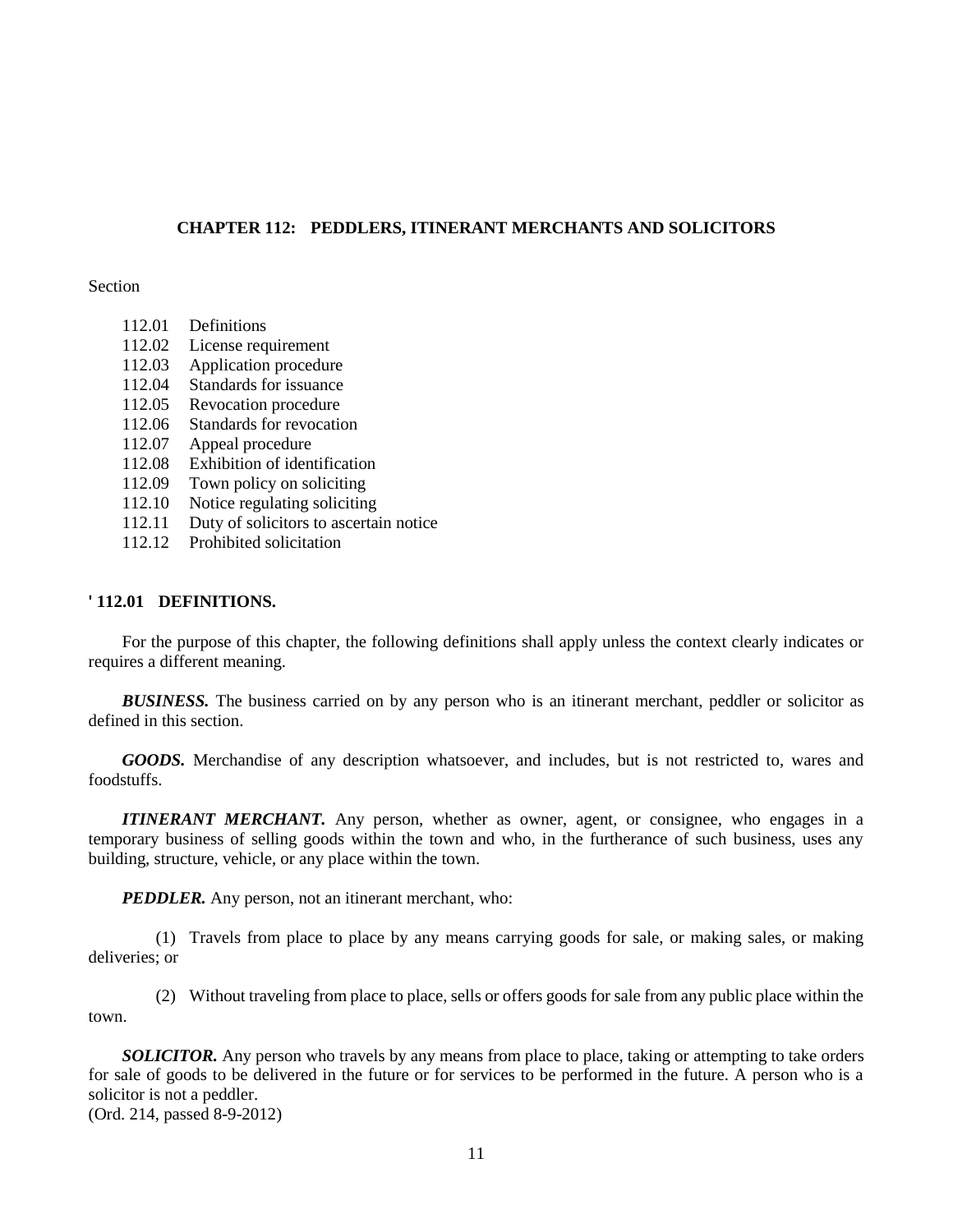# **' 112.02 LICENSE REQUIREMENT.**

(A) Any person who is an itinerant merchant, peddler or solicitor shall obtain a license before engaging in such activity within the town.

(B) The fee for the license required by this chapter shall be as set from time to time by the Board of Commissioners.

(C) No license issued under this chapter shall be transferable.

(D) All licenses issued under this chapter shall expire 90 days after the date of issuance thereof. (Ord. 214, passed 8-9-2012) Penalty, see ' 10.99

## **' 112.03 APPLICATION PROCEDURE.**

(A) All applicants for licenses required by this chapter shall file an application with the Clerk. This application shall be signed by the applicant if an individual, or by all partners if a partnership, or by the president if a corporation. The applicant may be requested to provide information concerning the following items:

(1) The name and address of the applicant;

(2) (a) The name of the individual having management authority or supervision of the applicant=s business during the time that it is proposed to be carried on in the town;

- (b) The local address of such individual;
- (c) The permanent address of such individual;
- (d) The capacity in which such individual will act;

(3) The name and address of the person, if any, for whose purpose the business will be carried on, and, if a corporation, the state of incorporation;

(4) The time period or periods during which it is proposed to carry on applicant=s business;

- (5) (a) The nature, character, and quality of the goods or services to be offered for sale or delivered;
	- (b) If goods, their invoice value and whether they are to be sold by sample as well as from stock;

(c) If goods, where and by whom such goods are manufactured or grown, and where such goods are at the time of application;

(6) The nature of the advertising proposed to be done for the business;

(7) Whether or not the applicant, or the individual identified in division  $(A)(2)(a)$  above, or the person identified in division (A)(3) has been convicted of any crime or misdemeanor and, if so, the nature of each offense and the penalty assessed for each offense.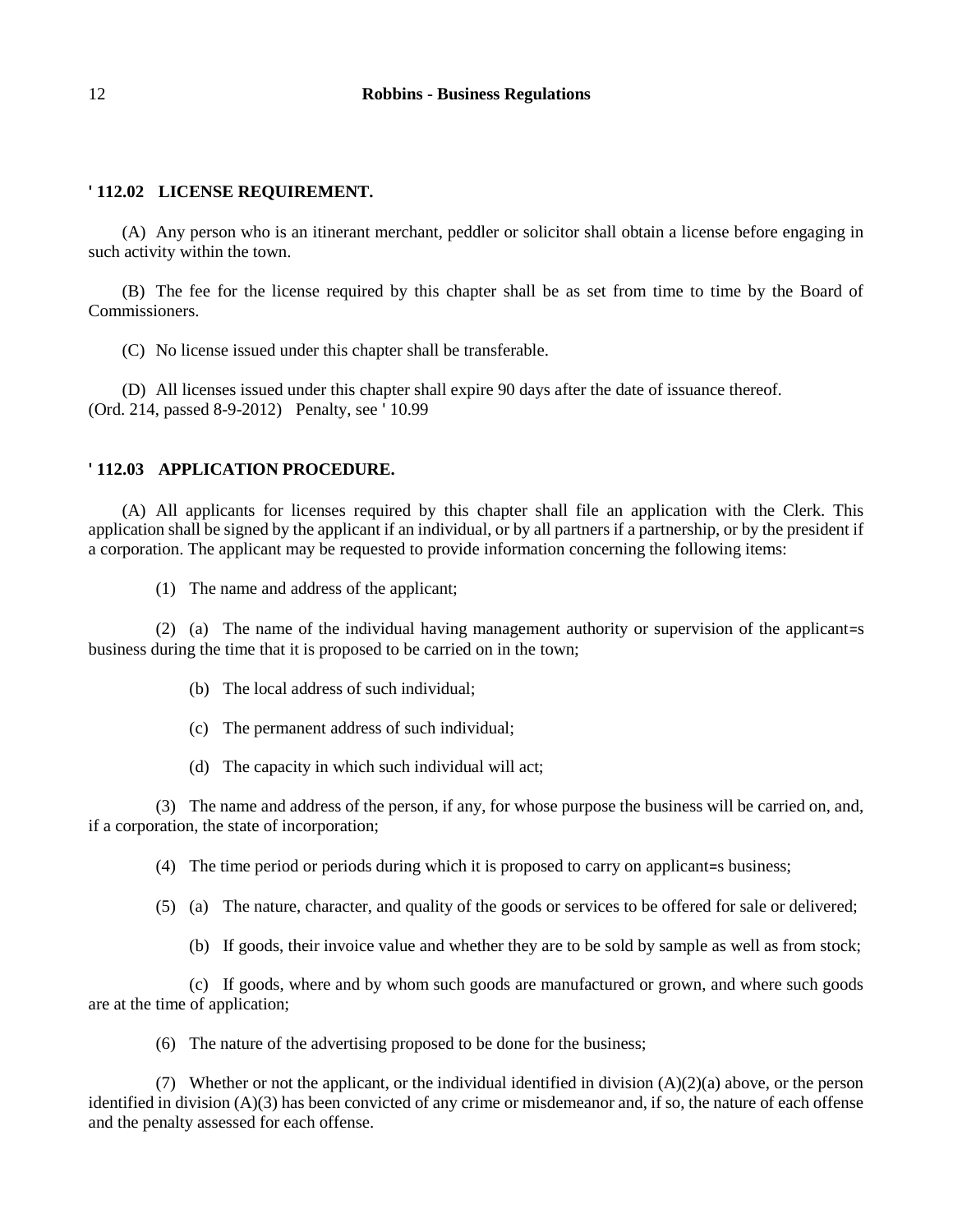#### **Peddlers, Itinerant Merchants and Solicitors** 13

(B) Applicants for peddler or solicitor licenses may be required to provide further information concerning the following items, in addition to that requested under division (A) above:

(1) A description of the applicant;

(2) A description of any vehicle proposed to be used in the business, including its registration number, if any.

(C) All applicants for licenses required by this chapter shall attach to their application, if required by the town, credentials from the person, if any, for which the applicant proposes to do business, authorizing the applicant to act as such representative.

(D) Applicants who propose to handle foodstuffs shall also attach to their application, in addition to any attachments required under division (C), a statement from a licensed physician, dated not more than ten days prior to the date of application, certifying the applicant to be free of contagious or communicable disease. (Ord. 214, passed 8-9-2012) Penalty, see ' 10.99

## **' 112.04 STANDARDS FOR ISSUANCE.**

(A) Upon receipt of an application, an investigation of the applicant=s business reputation and moral character shall be made.

(B) The application shall be approved unless such investigation discloses tangible evidence that the conduct of the applicant=s business would pose a substantial threat to the public health, safety, morals, or general welfare. In particular, tangible evidence that the applicant:

(1) Has been convicted of a crime of moral turpitude;

(2) Has made willful misstatements in the application;

(3) Has committed prior violations of ordinances pertaining to itinerant merchants, peddlers, solicitors, and the like;

(4) Has committed prior fraudulent acts; or

(5) Has a record of continual breaches of solicited contracts, will constitute valid reasons for disapproval of an application. (Ord. 214, passed 8-9-2012)

## **' 112.05 REVOCATION PROCEDURE.**

Any license or permit granted under this chapter may be revoked by the Clerk after notice and hearing, pursuant to the standards in ' 112.06. Notice of hearing for revocation shall be given in writing, setting forth specifically the grounds of the complaint and the time and place of the hearing. Such notice shall be mailed to the licensee at his or her last known address, at least ten days prior to the date set for the hearing. (Ord. 214, passed 8-9-2012)

#### **' 112.06 STANDARDS FOR REVOCATION.**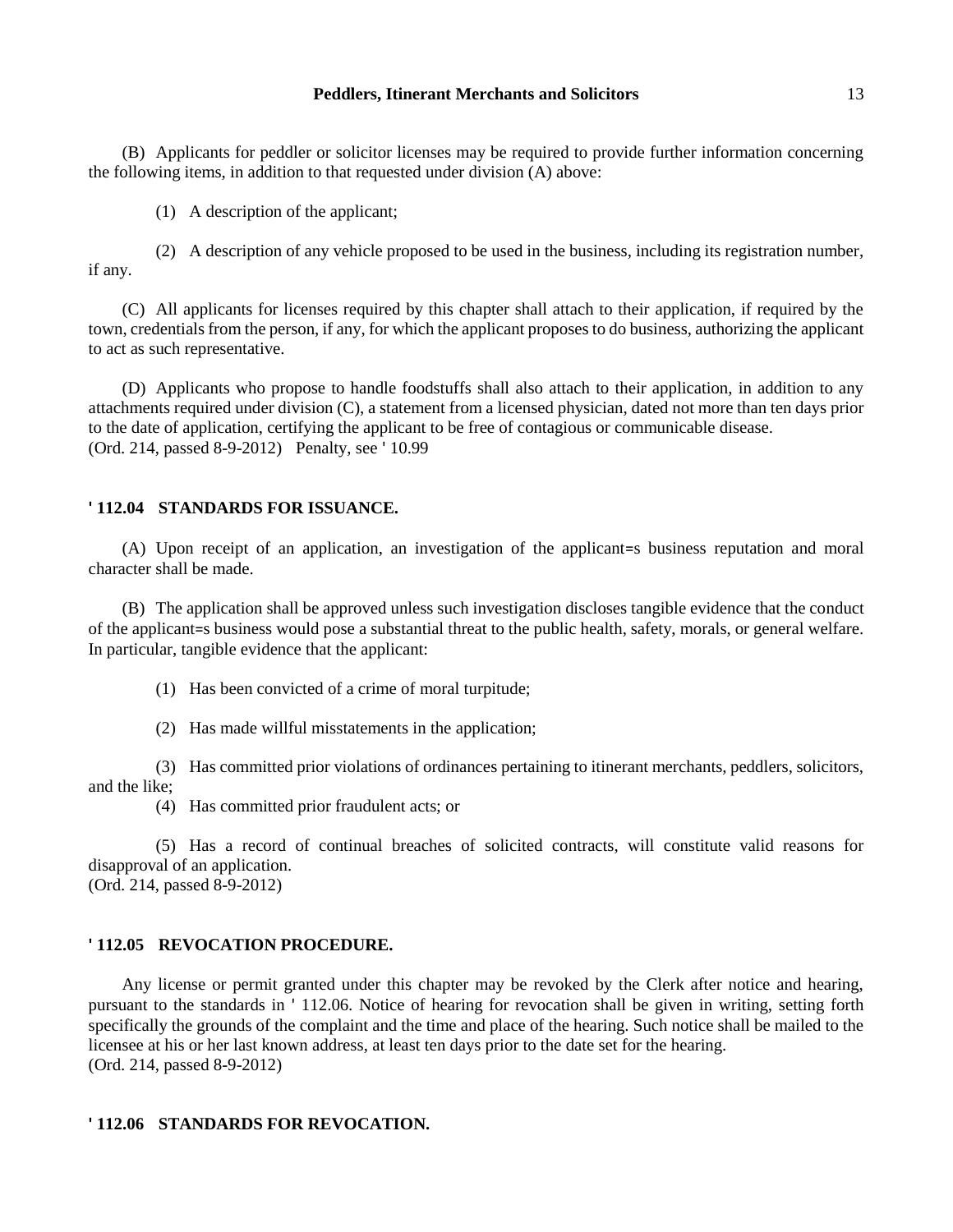A license granted under this chapter may be revoked for any of the following reasons:

(A) Any fraud or misrepresentation contained in the license application;

(B) Any fraud, misrepresentation or false statement made in connection with the business being conducted under the license;

(C) Any violation of this chapter;

(D) Conviction of the licensee of any felony, or conviction of the licensee of any misdemeanor involving moral turpitude; or

(E) Conducting the business licensed in an unlawful manner or in such a way as to constitute a menace to the health, safety, morals or general welfare of the public. (Ord. 214, passed 8-9-2012)

#### **' 112.07 APPEAL PROCEDURE.**

(A) Any person aggrieved by a decision under '' 112.04 or 112.06 shall have the right to appeal to the Board of Commissioners. The appeal shall be taken by filing with the Board of Commissioners, within 14 days after notice of the decision has been mailed to such person=s last known address, a written statement setting forth the grounds for appeal. The Board of Commissioners shall set the time and place for a hearing, and notice for such hearing shall be given to such person in the same manner as provided in ' 112.05.

(B) The order of the Board of Commissioners after the hearing shall be final. (Ord. 214, passed 8-9-2012)

#### **' 112.08 EXHIBITION OF IDENTIFICATION.**

(A) Any license issued to an itinerant merchant under this chapter shall be posted conspicuously in or at the place named therein. In the event more than one place within the town shall be used to conduct the business licensed, separate licenses shall be issued for each place.

(B) The Clerk shall issue a license to each peddler or solicitor licensed under this chapter. The license shall contain the words ALicensed Peddler@ or ALicensed Solicitor,@ the expiration date of the license, and the number of the license. The license shall be kept with the licensee during such time as he or she is engaged in the business licensed.

(Ord. 214, passed 8-9-2012) Penalty, see ' 10.99

#### **' 112.09 TOWN POLICY ON SOLICITING.**

It is hereby declared to be the policy of the town that the occupants of the residences in the town shall make the determination of whether solicitors shall be, or shall not be, invited to their respective residences. (Ord. 214, passed 8-9-2012)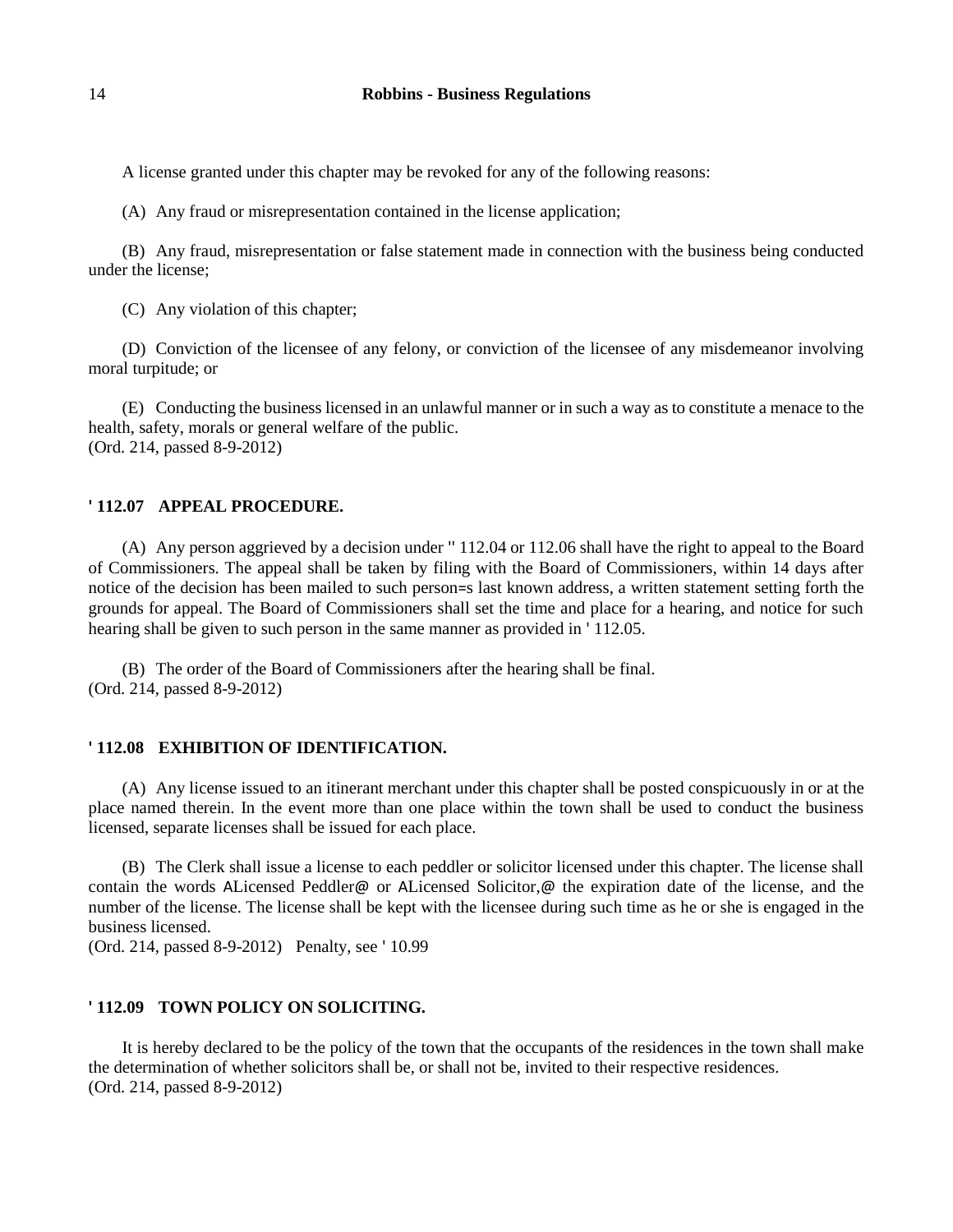### **' 112.10 NOTICE REGULATING SOLICITING.**

(A) Notice of the refusal of invitation to solicitors, to any residence, shall be given on a weatherproof card, approximately three inches by four inches in size, exhibited upon or near the main entrance door to the residence, indicating the determination by the occupant, containing the applicable words, as follows:

#### ANO SOLICITORS INVITED@

(B) The letters shall be at least 1/3-inch in height. For the purpose of uniformity, the cards shall be provided by the Chief of Police to persons requesting, at the cost thereof.

(C) The card so exhibited shall constitute sufficient notice to any solicitor of the determination by the occupant of the residence of the information contained thereon. (Ord. 214, passed 8-9-2012)

## **' 112.11 DUTY OF SOLICITORS TO ASCERTAIN NOTICE.**

(A) It shall be the duty of every solicitor upon going onto any premises in the town upon which a residence is located to first examine the notice provided for in ' 112.10 if any is attached, and be governed by the statement contained on the notice. If the notice states ANO SOLICITORS INVITED,@ then the solicitor, whether registered or not, shall immediately and peacefully depart from the premises.

(B) Any solicitor who has gained entrance to any residence, whether invited or not, shall immediately and peacefully depart from the premises when requested to do so by the occupant. (Ord. 214, passed 8-9-2012) Penalty, see ' 10.99

#### **' 62.12 PROHIBITED SOLICITATION.**

It is hereby declared to be unlawful and shall constitute a nuisance for any person to go upon any premises and ring the doorbell upon or near any door, or create any sound in any manner calculated to attract the attention of the occupant of such residence, for the purpose of securing an audience with the occupant thereof and engage in soliciting in defiance of the notice exhibited at the residence in accordance with the provisions of ' 112.10 above. (Ord. 214, passed 8-9-2012) Penalty, see ' 10.99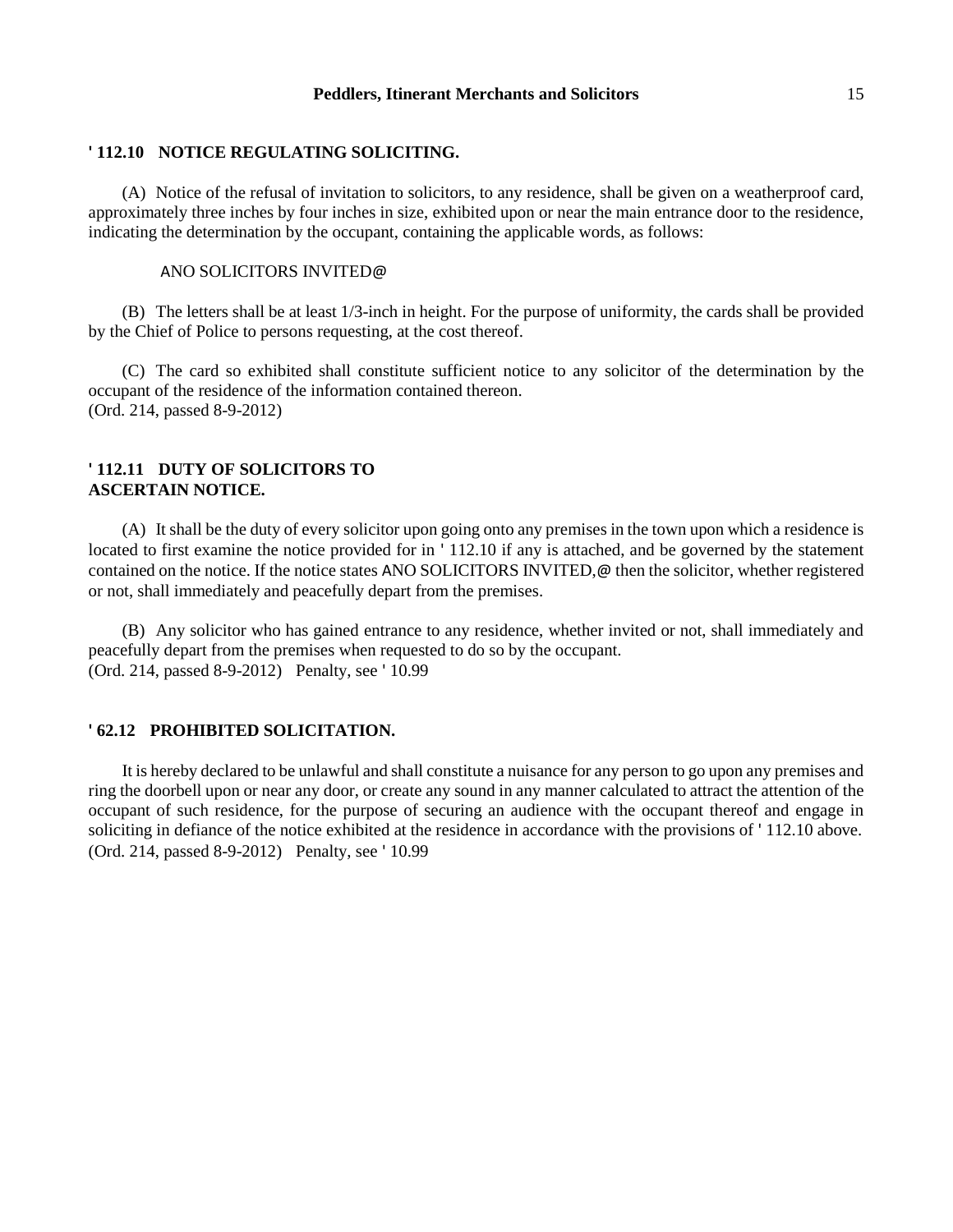# **CHAPTER 113: CARNIVALS**

Section

113.01 Permits to be approved by Board

# **' 113.01 PERMITS TO BE APPROVED BY BOARD.**

No permits shall be issued for carnivals, regardless of the sponsor, until approved by the Board of Commissioners.

(1993 Code, ' 63.01) (Ord. 55, passed - -)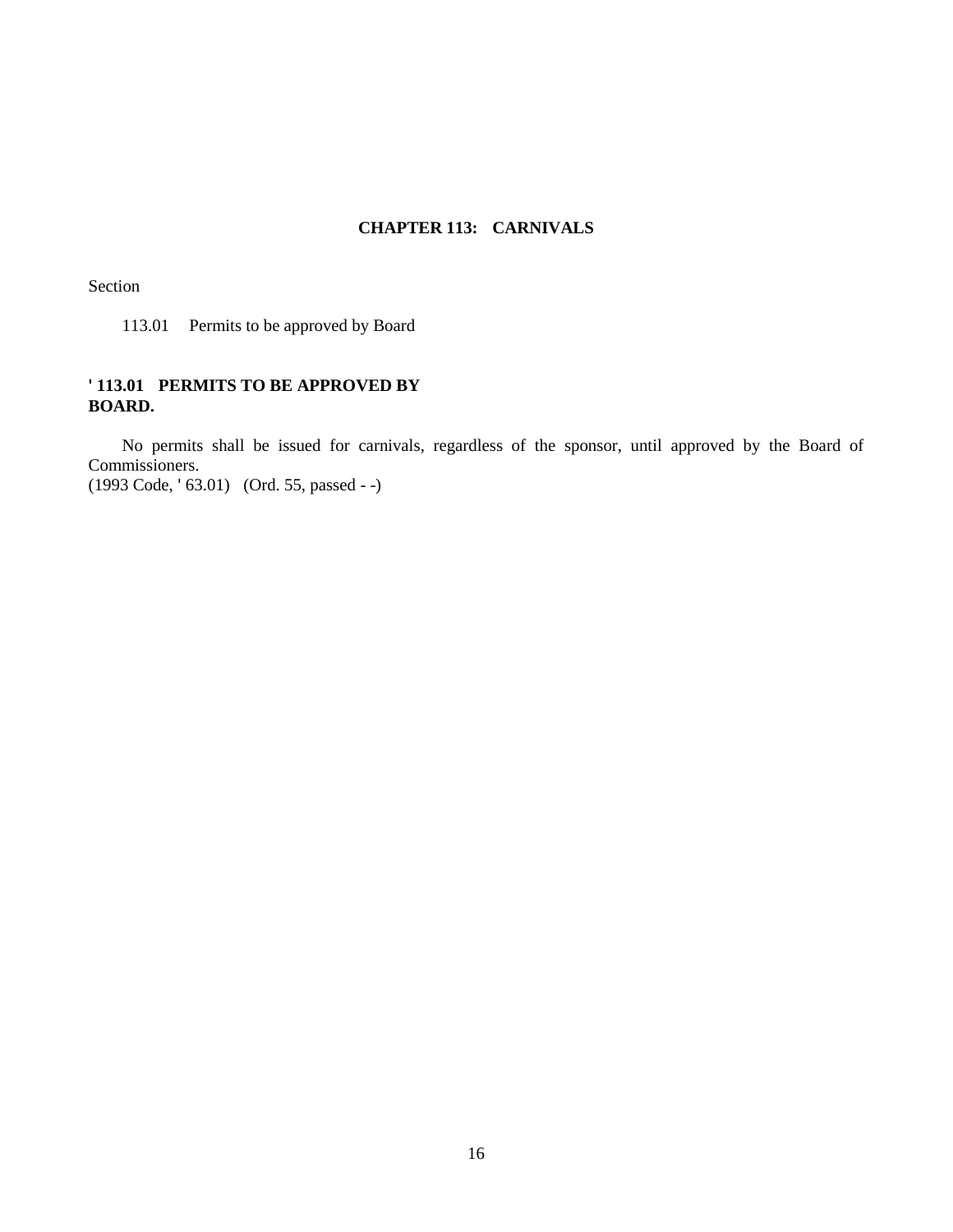# **CHAPTER 114: CHARITABLE ORGANIZATIONS**

Section

114.01 No charge for special permits

# **' 114.01 NO CHARGE FOR SPECIAL PERMITS.**

Any school, church or other charitable organizations of the town shall be allowed special permits for booths, distributing circulars or for other special privileges without charge. (1993 Code, ' 65.01) (Ord. 26, passed - -)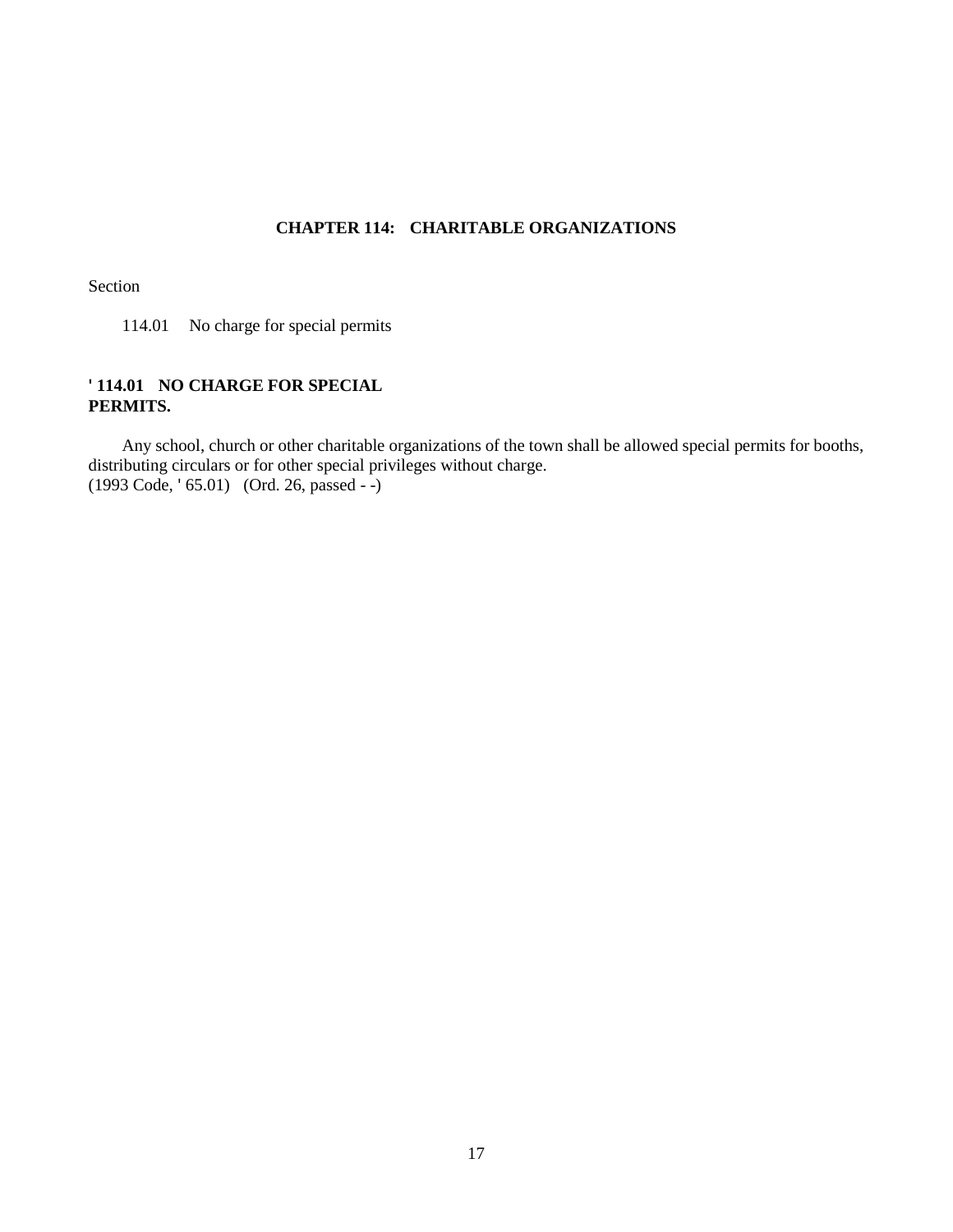# **CHAPTER 115: FARMERS DAY**

# Section

- 115.01 Appointment of Committee; duties
- 115.02 Permit required
- 115.03 Affirmative defense to violation
- 115.04 Startling livestock
- 115.05 Horses and livestock subject to be treated as vehicles
- 115.06 Street Closure

# *Cross-reference:*

*Farmers Day Committee, see ' 34.40*

# **' 115.01 APPOINTMENT OF COMMITTEE; DUTIES.**

(A) The Board of Commissioners annually shall appoint a Farmers Day Committee.

(B) The Farmers Day Committee shall, with the advice and consent of the Board of Commissioners:

- (1) Designate the route and time of any parade;
- (2) Designate areas where livestock may be kept within the town during Farmers Day;

(3) Designate the locations and times of operation for vendors, booths, displays, entertainment and other activities during Farmers Day;

(4) Establish fees for and criteria for the issuance of permits for vendors, booths, displays, entertainment and other activities during Farmers Day; and

(5) Provide reasonable measures to prevent the sale of or provision of noisemakers or other devices likely to be used to startle, spook or otherwise cause livestock present at Farmers Day to become unmanageable.

(C) Robbins Fire Rescue Association shall issue permits and collect fees for vendors, displays, booths, entertainment and other activities, as established by the Farmers Day Committee.

(D) The Town Manager, or his or her designee, shall review and collect fees for any other zoning or special permit matters.

(F) Robbins Fire Rescue Association and Fire Department shall present a report detailing all expenditures and revenues collected by the Fire Department and the Fire Department Association will be submitted to the Town Finance Officer. The Public Services Department and all other Town Departments, where appropriate, will submit any financial expenditure or revenue report to the clerk as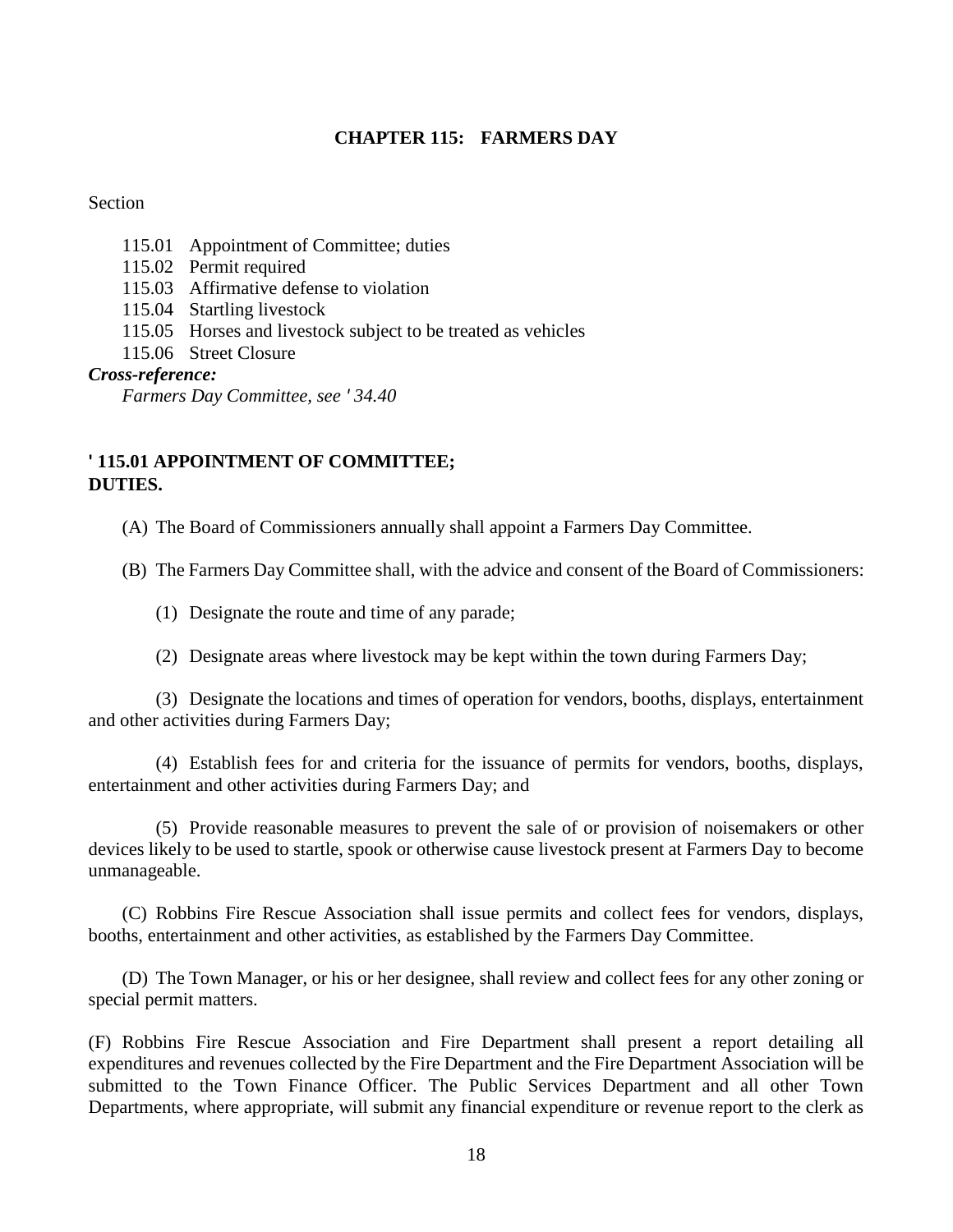well. (Ordinance Passed 4-19-2018)

# **' 115.02 PERMIT REQUIRED.**

No person may establish or participate in outdoor booths, display, entertainment or vending in the town during Farmers Day unless a permit for that activity has been issued. The Town of Robbins, its departments, and the Robbins Fire Rescue Association are exempt from this requirement. (1993 Code, ' 66.02) (Ord. 150, passed 6-1-1992; amended 4-19-2018) Penalty, see ' 10.99

# **' 115.03 AFFIRMATIVE DEFENSE TO VIOLATION.**

It is an affirmative defense to a violation of the town's livestock ordinance that the livestock was present in the town only while properly participating in a Farmers Day Parade designated by the Farmers Day Committee or while in an area designated for livestock by the Committee. However, signs indicating "No livestock beyond this point" shall be posted to identify areas restricted to horses and other livestock. After 8:00 p.m., the riding or leading of horses or other livestock is prohibited in every area of the town.1993 Code, ' 66.03) (Ord. 150, passed 6-1-1992; amended 4-19-2018)

# **' 115.04 STARTLING LIVESTOCK.**

No person may make any noise or take any action either for the purpose of startling, spooking or otherwise causing livestock to become unmanageable, or with a reasonable likelihood of causing such a reaction.

(1993 Code, ' 66.04) (Ord. 150, passed 6-1-1992; amended 4-19-2018) Penalty, see ' 10.99

# **' 115.05 HORSES AND LIVESTOCK SUBJECT TO BE TREATED AS VEHICLES.**

A person riding or otherwise controlling or attempting to control a horse or other livestock within the town is subject to the same laws and ordinances that apply to the operation of any vehicle. (1993 Code, ' 66.05) (Ord. 150, passed 6-1-1992; amended4-19-2018)

# **' 115.06 STREET CLOSURE**

N.C. Highway 705 is to be temporarily closed to all motor vehicle traffic pursuant to N.C.G.S § 20-169. All motor vehicle traffic from Rockingham Street to Elm street shall be closed from 2:00 P.M. on the first Friday of Farmers day until 12:01 A.M. Sunday, the day after Farmers Day. Upon recommendation by the Farmers Day Committee, the Town Board may extend or limit the street closure